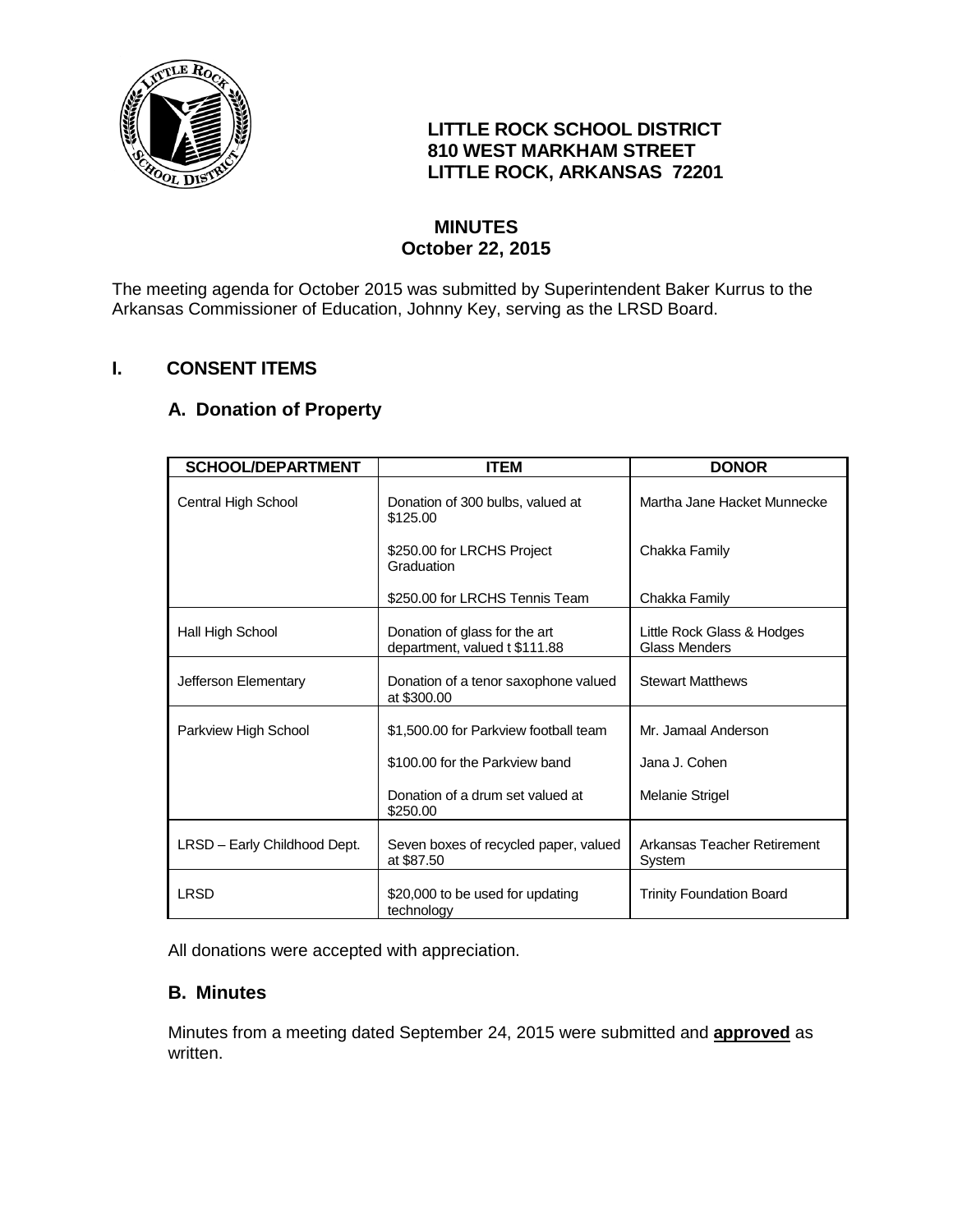#### **II. ADMINISTRATION**

### **A. 2014-2015 Annual Report Infographic**

In preparation for publication of the LRSD 2014-15 annual report, a summarized infographic was presented for review. It was **approved** as submitted and will be published by November 15, 2015 as required by Arkansas statutes.

### **III. HUMAN RESOURCES**

### **A. Personnel Changes**

Routine personnel changes were included in the agenda, and were **approved** as submitted.

### **IV. FINANCE & SUPPORT SERVICES**

## **A. Resolution for LRSD to Join BuyBoard National Purchasing Cooperative**

BuyBoard is a national purchasing cooperative that will allow the LRSD to obtain favorable contract pricing for educational support materials, medical supplies, art and music supplies and materials. There is no cost to join the cooperative, however a Board Resolution is required. The participation agreement was included in the agenda and the required Resolution was attached. It was **approved** as submitted.

### **B. ADE Assurances Under ESEA**

The Arkansas Comprehensive School Improvement Plan (ACSIP) is for use in requesting funds for programs under the *No Child Left Behind Act of 2001*. The ACSIP also serves as the local schools targeted plan and the Districtwide School Improvement Plan. In order to remain in compliance with the applicable Title I, ESEA and IDEA guidelines, the District is required to submit annual assurances. They were attached to the agenda, and approval was requested. They were **approved** as submitted.

### **C. Minority and Women Business Enterprise (MBE/WBE) Monthly Reports**

Board policy requires the procurement department to file a report totaling all vendor purchases and the percentage of purchases awarded to minority and women businesses. The monthly spending reports for the Minority and Women Business Enterprise (WBE/WBE) program were presented for review as part of the agenda. They were **accepted** as submitted.